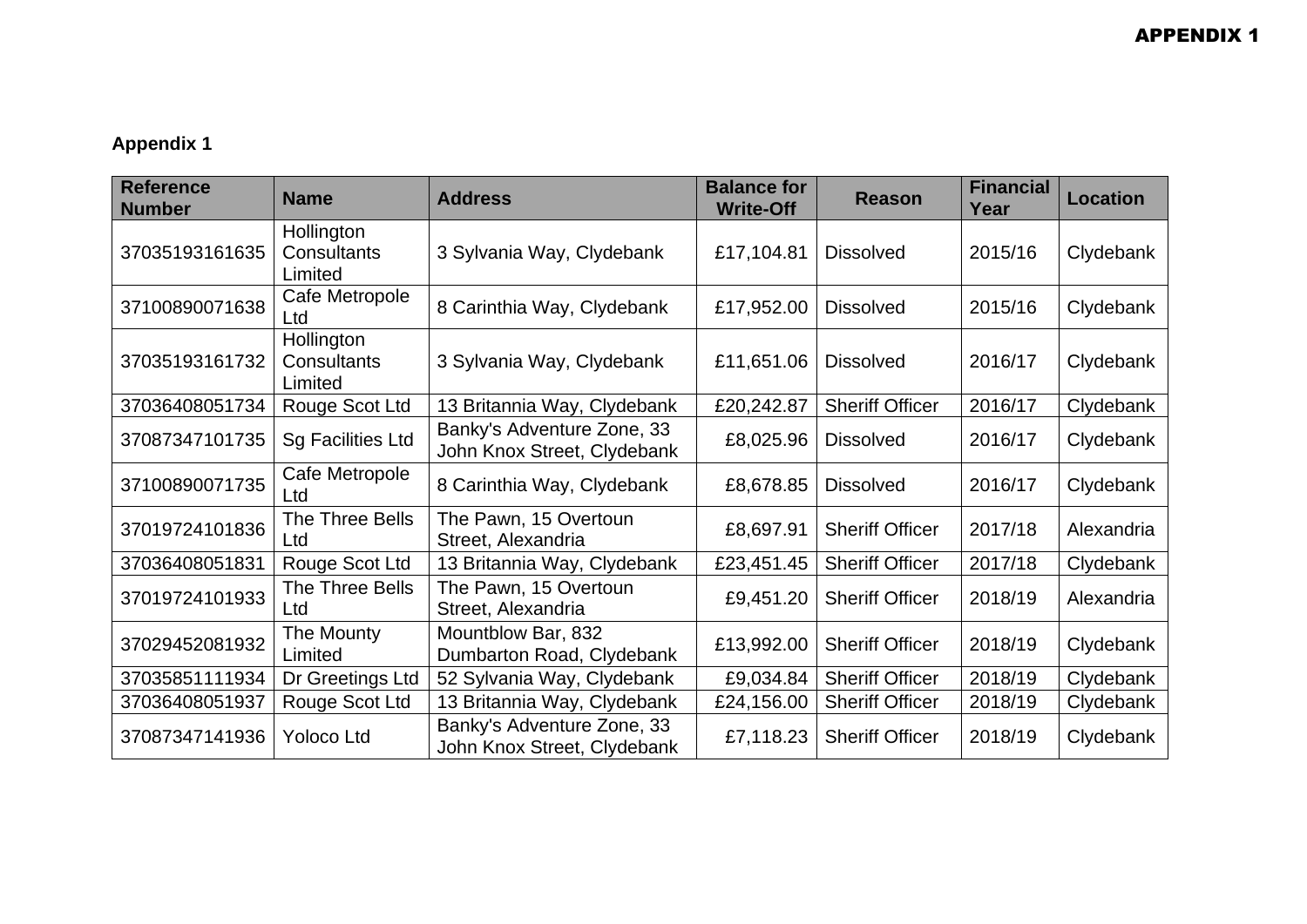| <b>Reference</b><br><b>Number</b> | <b>Name</b>                                  | <b>Address</b>                                                           | <b>Balance for</b><br><b>Write-Off</b> | <b>Reason</b>          | <b>Financial</b><br>Year | <b>Location</b> |
|-----------------------------------|----------------------------------------------|--------------------------------------------------------------------------|----------------------------------------|------------------------|--------------------------|-----------------|
| 37102176021935                    | Xel<br>Manufacturing<br><b>Services Ltd</b>  | Block 8, Area 4 (Grd) 7 Vale<br>of Leven Industrial Estate,<br>Dumbarton | £10,929.60                             | <b>Dissolved</b>       | 2018/19                  | Dumbarton       |
| 37115367011936                    | Jaconelli<br>(Lomondgate)<br>Ltd             | Jaconelli's Fish, 0D<br>Lomondgate Drive,<br>Dumbarton                   | £21,570.95                             | <b>Sheriff Officer</b> | 2018/19                  | Dumbarton       |
| 37004506142036                    | 3high Ltd                                    | The Clipper, 3 High Street,<br>Dumbarton                                 | £26,950.00                             | <b>Sheriff Officer</b> | 2019/20                  | Dumbarton       |
| 37006487132031                    | <b>Three Sisters</b><br>Ltd                  | Dumbuck Hotel, 11a<br>Dumbuck, Milton, Dumbarton                         | £9,343.58                              | <b>Sheriff Officer</b> | 2019/20                  | Dumbarton       |
| 37028413052033                    | <b>Allmet Surface</b><br><b>Coatings Ltd</b> | Block 14, Unit 1, 59<br>Beardmore Way, Clydebank                         | £11,642.61                             | <b>Sheriff Officer</b> | 2019/20                  | Clydebank       |
| 37029452082037                    | The Mounty<br>Limited                        | Mountblow Bar, 832<br>Dumbarton Road, Clydebank                          | £8,897.92                              | <b>Sheriff Officer</b> | 2019/20                  | Clydebank       |
| 37030922042034                    | Mobi World Ltd                               | 19 Sylvania Way South,<br>Clydebank                                      | £5,005.41                              | <b>Dissolved</b>       | 2019/20                  | Clydebank       |
| 37035193182030                    | <b>Gift Bx Ltd</b>                           | 3 Sylvania Way, Clydebank                                                | £8,891.29                              | <b>Sheriff Officer</b> | 2019/20                  | Clydebank       |
| 37035320092036                    | Ollybear<br>Childrenswear<br>Ltd             | 51 Sylvania Way, Clydebank                                               | £11,922.80                             | <b>Sheriff Officer</b> | 2019/20                  | Clydebank       |
| 37035398082037                    | <b>Bm Retail</b><br>Limited                  | 65 Sylvania Way, Clydebank                                               | £5,029.31                              | Administration         | 2019/20                  | Clydebank       |
| 37035851112030                    | Dr Greetings Ltd                             | 52 Sylvania Way, Clydebank                                               | £5,683.80                              | <b>Sheriff Officer</b> | 2019/20                  | Clydebank       |
| 37036408052033                    | Rouge Scot Ltd                               | 13 Britannia Way, Clydebank                                              | £24,659.25                             | <b>Sheriff Officer</b> | 2019/20                  | Clydebank       |
| 37038176042030                    | Ca Taverns Ltd                               | Glenhead Tavern, 44<br>Dumbarton Road, Hardgate                          | £8,226.37                              | <b>Sheriff Officer</b> | 2019/20                  | Clydebank       |
| 37087347142032                    | <b>Yoloco Ltd</b>                            | Banky's Adventure Zone, 33<br>John Knox Street, Clydebank                | £9,393.85                              | <b>Sheriff Officer</b> | 2019/20                  | Clydebank       |